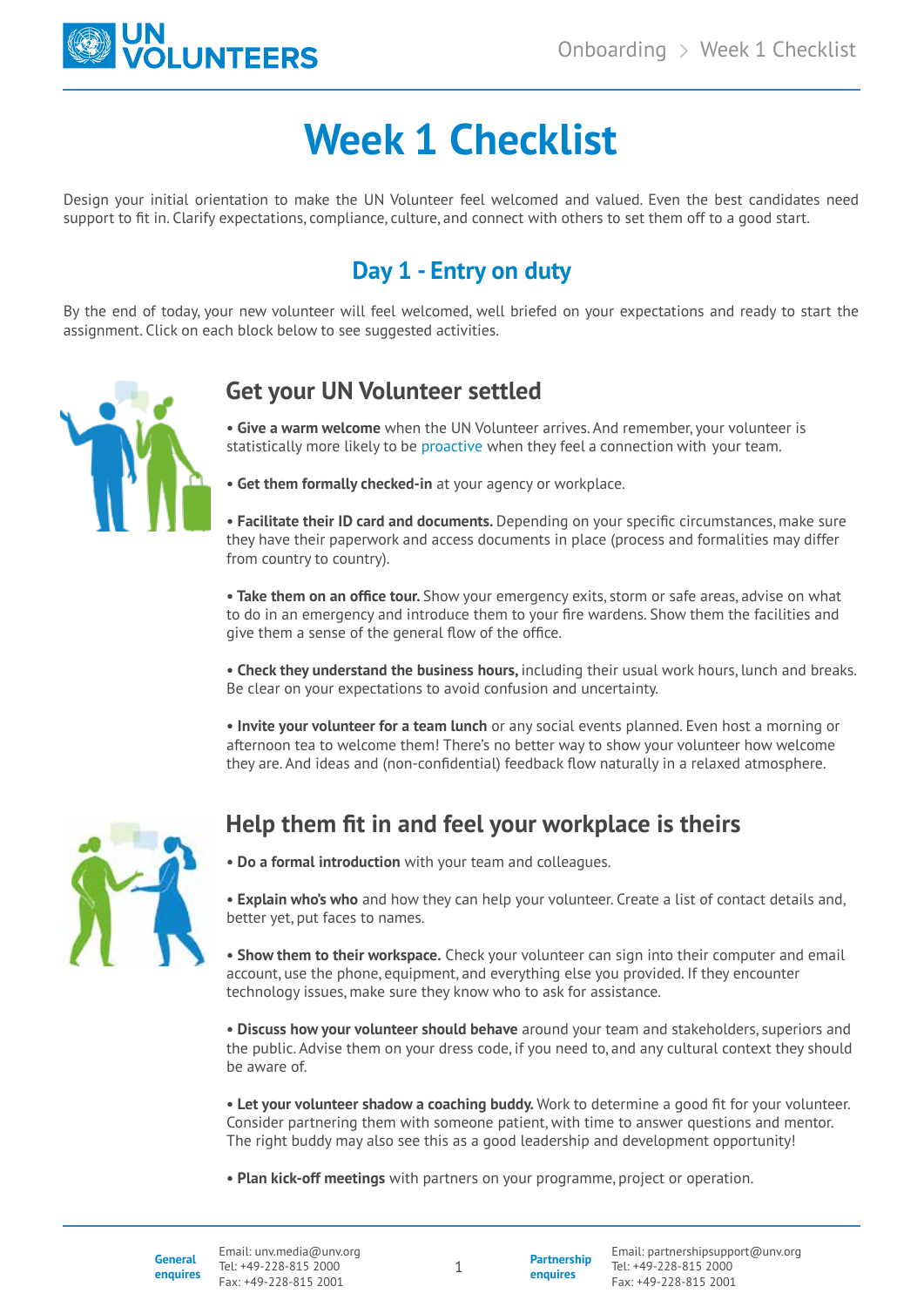



## **Schedule your first briefing together**

• Go through the Description of Assignment until the volunteer is clear on [their role and](https://hbr.org/2011/11/for-your-teams-success-remembe.html) responsibilities. responsibilities.

**• Explain your mandate** and how your team is structured.

**• Discuss your scheduled activities** for this first week. Share the plan with them and outline scheduled meetings, training and other assignment-related activities. Tell them who will be hosting those activities and where they need to be and when.

**• Answer their questions** as best you can or suggest who they can go to for help.

• Explain our zero tolerance of sexual harassment and abuse or other prohibited **conduct.** Ensure they are aware of how to report misconduct and seek professional help or advice.

**• Ask your volunteer to complete host entity-specific mandatory training and inform of relevant deadlines.** Share sign-in details for your intranet, learning platform and learning materials.

## **Days 2 to 4 - Week one is a go**

Now that first day nerves are calmed, the UN Volunteer will start to feel accepted by your team, thanks to your efforts yesterday and their coaching-buddy. Let's build on what you've taught them so far; there's plenty more to be said in the first week.



### **Finish getting your volunteer set up at work**

**• Send them to the compulsory security briefing** with the United Nations Department of Safety and Security (UNDSS). Find out where and when it's happening.

**• Remember to include UN Volunteers in your organization's security management system (security communication tree). This is mandatory.** 

**• Start radio or satellite phone training,** if their official duties call for it, and offer an instruction manual for reference.

**• Provide them with business cards** for official duties, if their official duties call for it, with 'UNV' or 'UN Volunteer before their assignment title.

• Let them know of their leave entitlements, who monitors leave, how to plan and book leave in your management system (eService for ATLAS agencies) – See"[Managing leave and attendance](https://toolkit.unv.org/managing/address-workplace-concerns) [of UN Volunteers](https://toolkit.unv.org/managing/address-workplace-concerns)".



#### **Help your volunteer put down roots**

**• Explain medical services**, UN Dispensary (if relevant) and how to access local medical and health care. Inform the volunteer to check their emails for their Cigna Health online account details and downloadable ID card – coverage starts with the start of the UN Volunteer assignment.

**• Share contact details for estate agents, announcement boards and social media groups** to help your volunteer find permanent accommodation. Remind them that it is up to them to source suitable accommodation cleared by the UNDSS.

**• Suggest opening a local bank account** and providing UNV with the details of where their living allowance should be transferred every month.

2